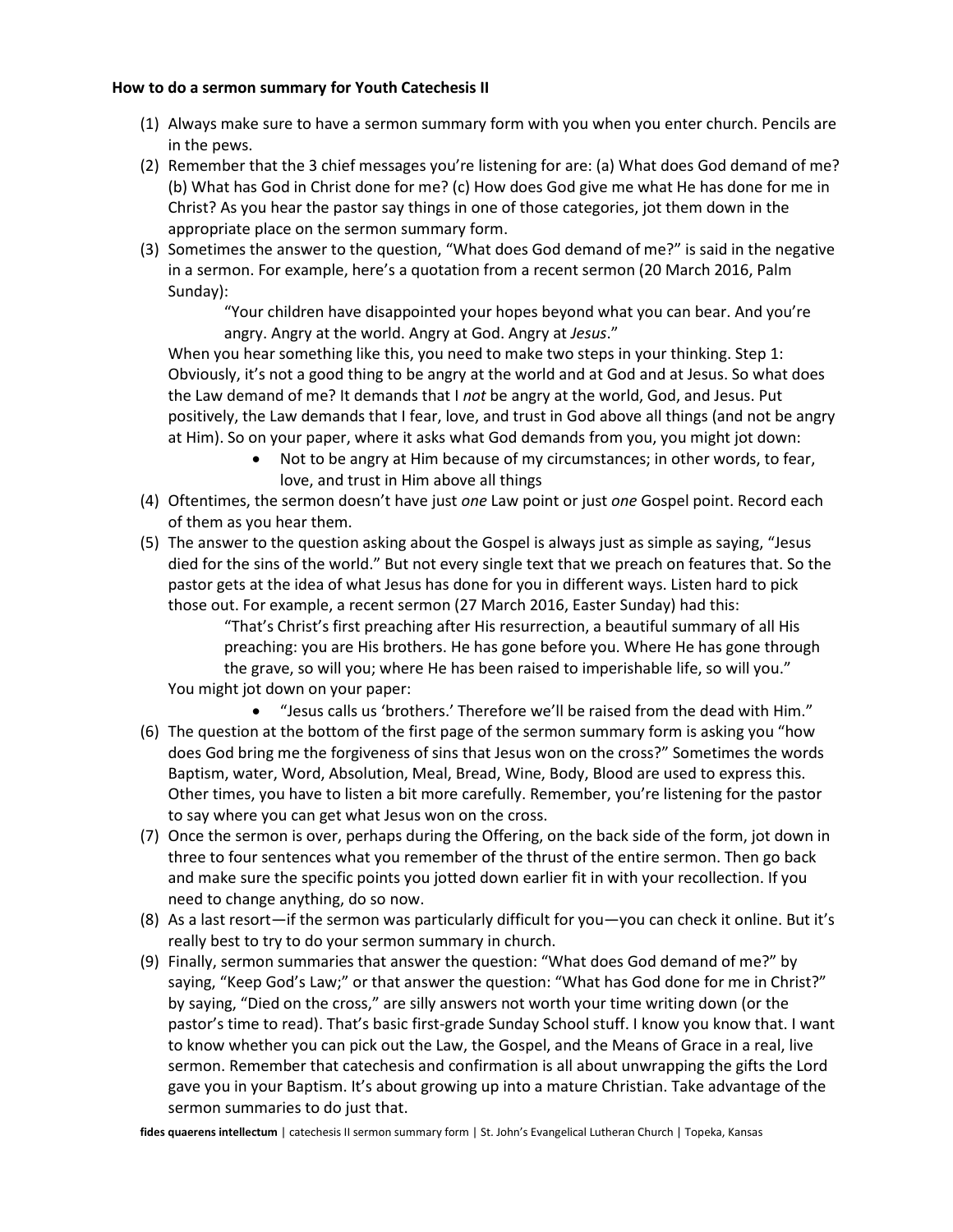## **Catechesis II Sermon Summary Form**

| Your name<br><u>and the state of the state of the state of the state of the state of the state of the state of the state of the state of the state of the state of the state of the state of the state of the state of the state of the state</u> | Total Points Earned /10 |
|---------------------------------------------------------------------------------------------------------------------------------------------------------------------------------------------------------------------------------------------------|-------------------------|
| The name of the Sunday of the Church Year The name of the Sunday                                                                                                                                                                                  |                         |
| Date                                                                                                                                                                                                                                              | Pastor's name           |
| 1. Which Bible passage(s) was the sermon based on? [1/10]                                                                                                                                                                                         |                         |

- 2. Did you hear something in this sermon that God demands of you? If so, summarize it here. This is God's **Law**. [1/10]
- 3. Based on this sermon, what are some ways in which you fail to meet God's demands? Did the sermon make you think of other ways you fail to meet God's demands? If so, list them. [2/10]

4. Based on this sermon, what has Christ done for you? This is God's **Gospel**. [2/10]

5. Did the pastor say anything about the Word of God, Baptism, Absolution, or the Lord's Supper? He may have used words like "water and Word," "bread and wine," "Body and Blood," "Sacrament of the Altar," "this altar," "forgiveness," or "remission." What did he say about them? [2/10]